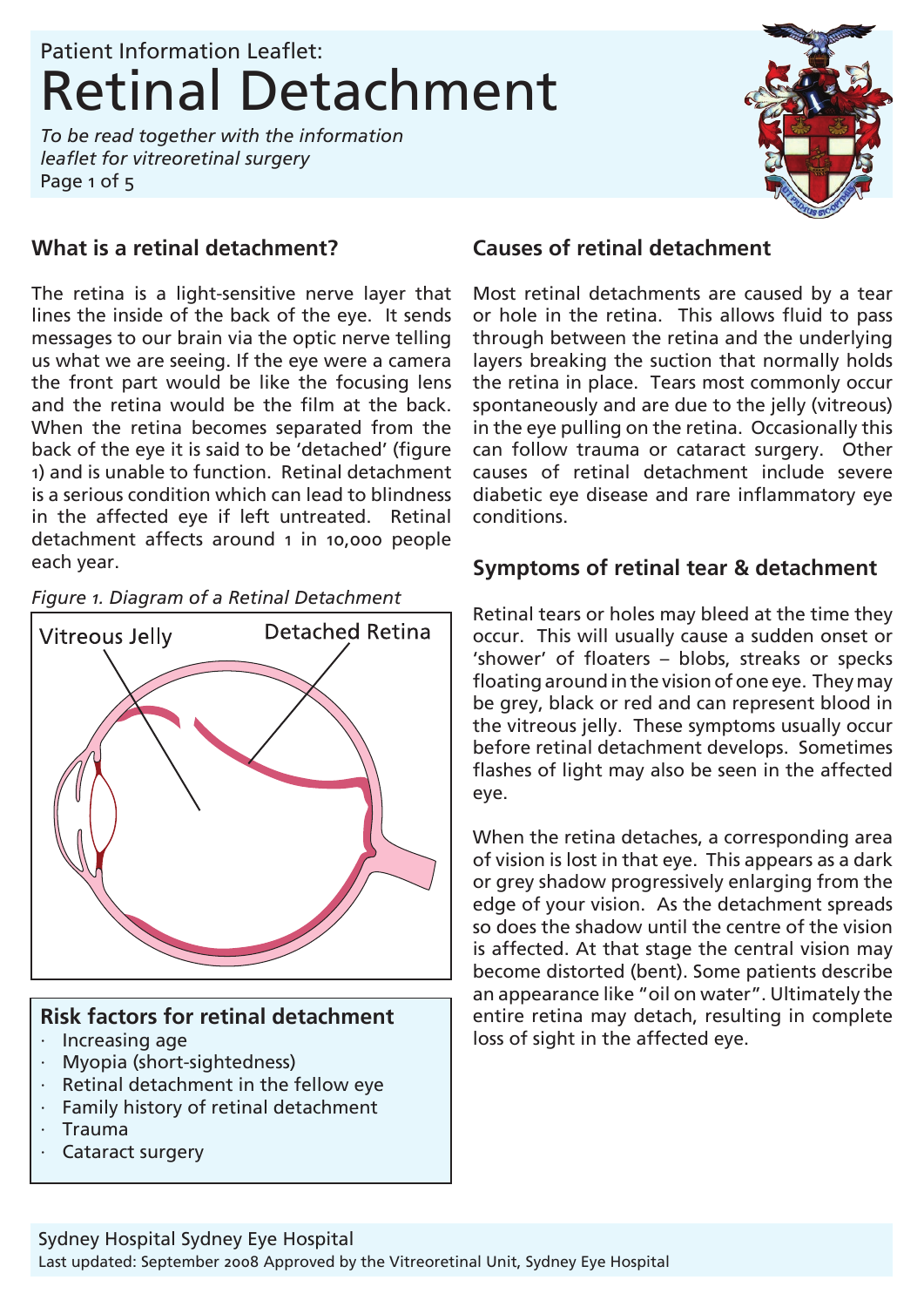*To be read together with the information leaflet for vitreoretinal surgery* Page 2 of 5

### **Treatment of retinal tears**

If one or more retinal tears is found before retinal detachment develops, it may be suitable for laser treatment (*Fig. 2*) or cryotherapy (*Fig. 3*) to seal the tear and prevent retinal detachment. Both procedures are quicker and simpler than a retinal detachment operation, so treatment of a tear before retinal detachment occurs is desirable. Neither procedure guarantees prevention of retinal detachment, and you should report worsening or new symptoms immediately. You will normally be reviewed within a week or so to ensure adequate treatment of the tear or tears. In general, retinal tears usually need treatment.

Laser treatment is delivered to the retina by a light shone through the pupil – similar to the examination of your eye in clinic. You may have some discomfort during the procedure. Cryotherapy is a freezing treatment delivered to the retina though the outside wall of the eye by a special instrument or 'probe' while the ophthalmologist is viewing the retina through the pupil. A local anaesthetic is given for laser and cryotherapy.



*Figure 3. Cryotherapy* 



*Figure 2. Laser treatment for Retinal tear*

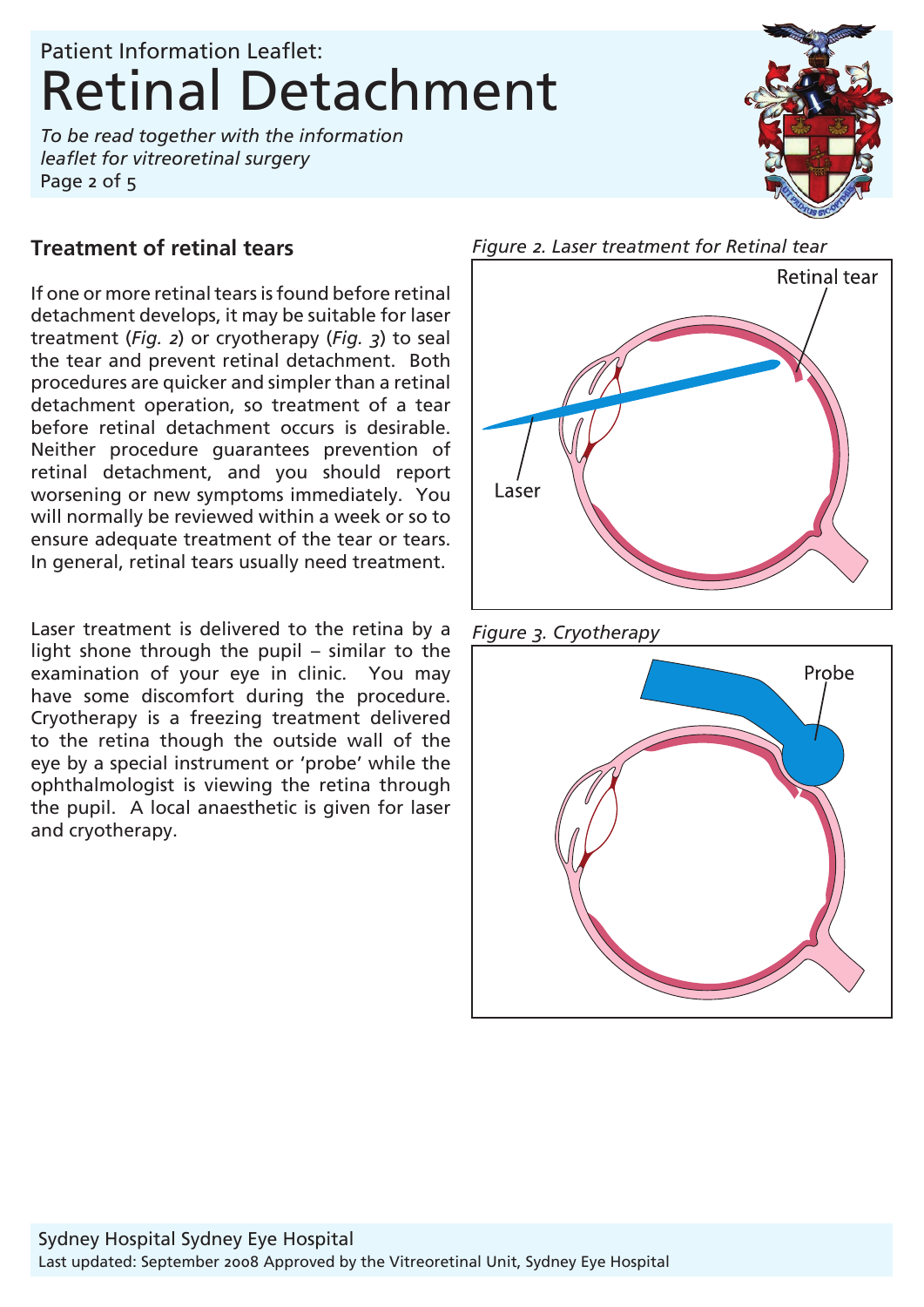*To be read together with the information leaflet for vitreoretinal surgery* Page 3 of 5



## **Treatment of retinal detachment**

Occasionally a longstanding retinal detachment can be observed without treatment, but most cases will require surgery to prevent permanent visual loss. Retinal detachment surgery is performed in a specialist centre by ophthalmologists trained in retinal surgery. In many cases the surgery is urgent.

*Figure 4. Sceral Buckle* 



*Figure 5. Vitrectomy* 



The choice of the type of surgery is complex and depends on the individual situation. In general there are two main approaches: Scleral buckling (*Fig. 4*) or vitrectomy (*Fig. 5*).

Sometimes the two are combined. Your retinal surgeon will inform you of the most suitable approach for your circumstances.

Scleral buckling surgery involves sewing a silicone band or 'buckle' to the outside of the eye in the area of retinal detachment. This indents the wall of the eye and enables the retina to flatten. The buckle is not visible to other people as it is under the skin of the eye and is usually permanent. Sometimes the surgeon will inject a gas bubble into the eye to help the retina to flatten.

Vitrectomy is an operation to remove the vitreous jelly through tiny incisions in the white of the eye. The jelly is eventually replaced by the body's own clear fluid. The retina is flattened and the tears treated with laser or cryotherapy. At the end of the operation, the vitreous cavity is filled with gas or silicone oil. The gas is slowly absorbed by the eye and replaced with fluid. Silicone oil is commonly removed in 3 to 6 months but in some cases is left in the eye long term.

Pneumatic retinopexy is a third option for retinal detachment repair which is suitable for a few selected cases. It combines cryotherapy (freezing the retinal tear) with injection of a gas bubble, without removal of the vitreous or use of a scleral buckle. Strict postoperative positioning (see below) is critical to the success of this procedure.

Last updated: September 2008 Approved by the Vitreoretinal Unit, Sydney Eye Hospital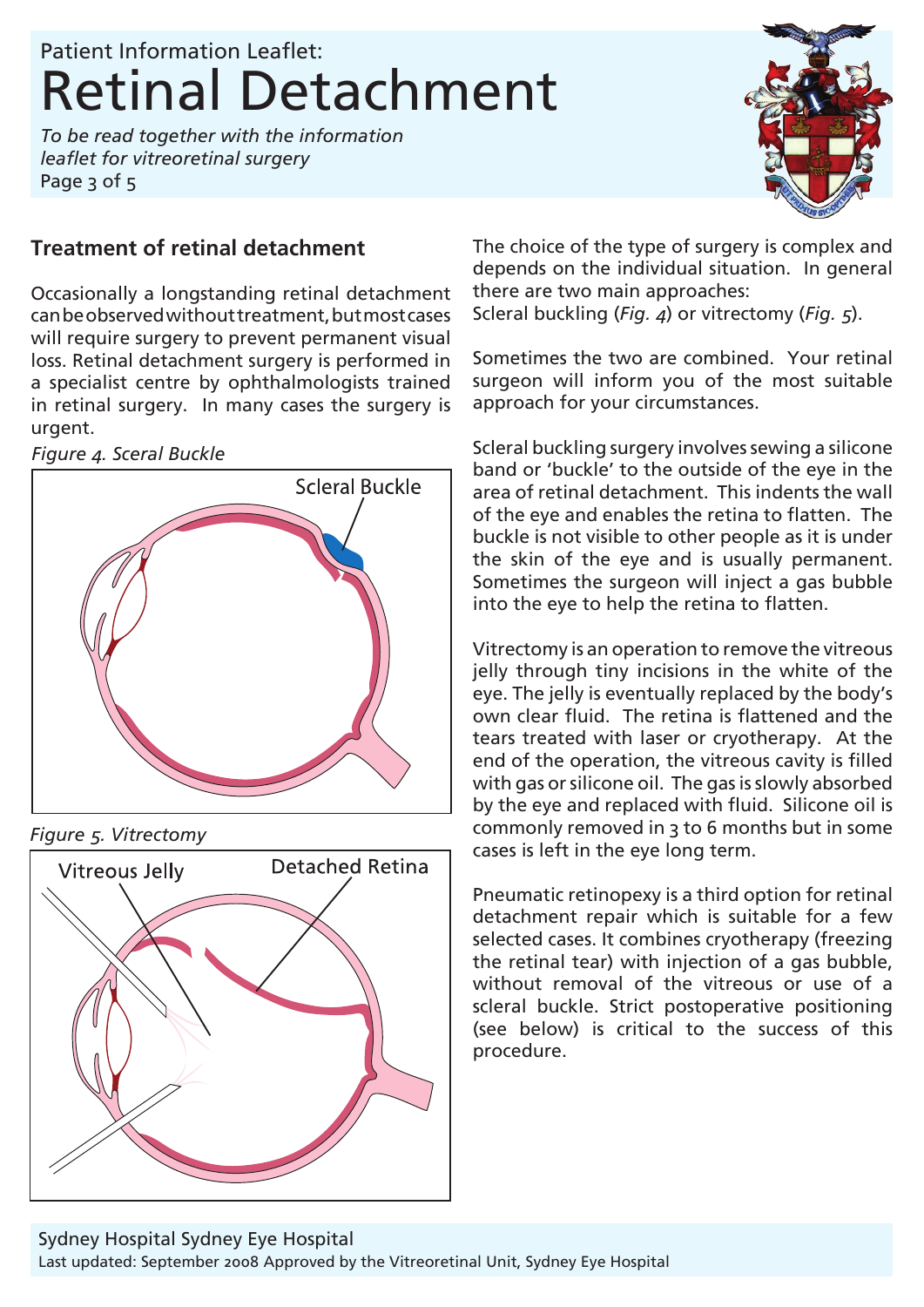*To be read together with the information leaflet for vitreoretinal surgery* Page 4 of 5



### **After the surgery**

Please also refer to the patient information leaflet on vitreo-retinal surgery for advice on post-operative care.

#### **Important Posturing Information**

The use of a gas bubble is very common with retinal detachment surgery and the success of the operation is dependent upon positioning yourself correctly as instructed by the surgeon.

The gas bubble in the eye after vitrectomy will blur the vision a great deal. This bubble will gradually shrink and you will see a fluid level coming down from the top of your field of vision. Eventually you will see over the bubble and it will continue to shrink, sometimes breaking up into a cluster of smaller bubbles at the bottom of your vision before going completely. It is replaced by your own body fluid. This process takes between a week and 2 months depending on the type of gas used.

Silicone oil does not blur the vision as much as gas in the eye, and you will not see a fluid level as the oil does not disappear. The oil does however affect focusing, especially if you have not had previous cataract surgery. The oil will often be removed at a later date depending on the circumstances.

#### **If you have a Gas Bubble in your eye**

It is vital that you do not fly or rapidly ascend to high places (over 1000 ft) when there is a gas bubble in the eye. This leads to expansion of the bubble causing very high pressure in the eye which can result in permanent blindness. SCUBA diving must be avoided.

You should leave hospital with a wrist band stating that there is a gas bubble in the eye. This will also alert an anaesthetist in case you require a general anaesthetic for another reason – the anaesthetist will know to avoid using nitrous oxide gas, which can also cause expansion of the gas bubble in the eye. Dentists also occasionally use this gas for pain relief.

The wrist band should not be taken off until the bubble of gas has gone from your eye. The band will usually be removed by your ophthalmologist at a clinic visit when the gas has gone. If you are unsure if you have a gas bubble in your eye, please ask your doctor.

#### **What is the likely outcome of the surgery?**

Between 80 and 90% of retinal detachments will be successfully treated with a single operation. The remaining patients may require further surgery to correct the problem. Overall 95% of retinal detachments can be eventually reattached and some vision restored.

The main factor determining the quality of your eye's vision after surgery is damage to the macula, the central part of the retina. If the macula is detached prior to surgery the eye will usually not regain the fine detailed vision required for reading small print and seeing small objects. Eyes that have had longstanding, extensive retinal detachments may have very limited vision even after successful reattachment of the retina.